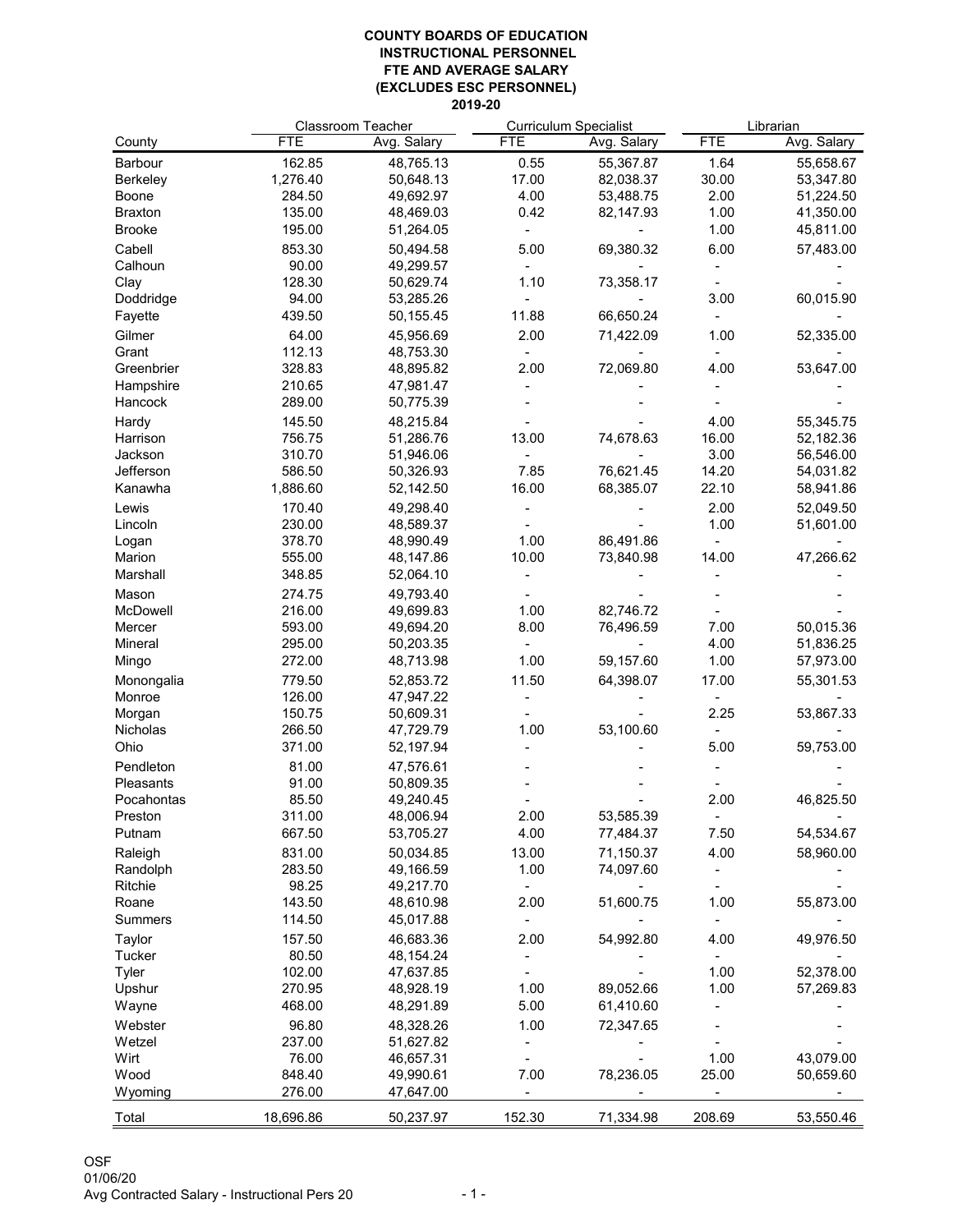|                  |            | Psychologist |            | <b>Attendance Director</b> |            | Speech Language Pathologist |  |
|------------------|------------|--------------|------------|----------------------------|------------|-----------------------------|--|
| County           | <b>FTE</b> | Avg. Salary  | <b>FTE</b> | Avg. Salary                | <b>FTE</b> | Avg. Salary                 |  |
| <b>Barbour</b>   | 1.00       | 68,337.77    | 0.50       | 82,756.78                  | 2.50       | 54,231.80                   |  |
| <b>Berkeley</b>  | 11.00      | 72,155.02    | 1.00       | 103,726.48                 | 29.20      | 71,690.17                   |  |
| <b>Boone</b>     | 1.00       | 66,985.00    | 1.00       | 74,847.60                  | 6.00       | 57,137.67                   |  |
| <b>Braxton</b>   | 1.00       | 48,864.00    | 1.00       | 82,362.46                  | 1.00       | 45,698.00                   |  |
| <b>Brooke</b>    | 1.00       | 67,534.50    | 0.50       | 104,623.12                 | 11.00      | 54,828.27                   |  |
| Cabell           | 5.00       | 63,355.60    | 1.00       | 105,694.56                 | 26.50      | 56,850.64                   |  |
| Calhoun          |            |              |            |                            |            |                             |  |
| Clay             | 4.00       | 56,787.50    | 0.50       | 78,477.20                  | 2.00       | 59,013.50                   |  |
| Doddridge        | 2.00       | 76,441.21    | 1.00       | 89,677.16                  | 2.00       | 56,554.50                   |  |
| Fayette          | 3.00       | 55,742.77    | 1.00       | 95,255.29                  | 5.50       | 59,694.80                   |  |
| Gilmer           | 1.00       | 52,604.69    |            |                            |            |                             |  |
| Grant            | 1.00       | 48,810.00    | 0.50       | 81,345.90                  | 2.00       | 48,296.78                   |  |
| Greenbrier       | 1.00       | 78,549.90    | 1.00       | 78,854.40                  | 6.50       | 53,659.92                   |  |
| Hampshire        |            |              | 0.50       | 73,957.54                  | 2.00       | 67,601.50                   |  |
| Hancock          | 2.00       | 53,468.50    | 1.00       | 58,574.25                  | 10.00      | 54,679.80                   |  |
| Hardy            | 1.00       | 58,515.69    | 0.85       | 88,400.79                  | 3.00       | 56,081.00                   |  |
| Harrison         | 7.00       | 67,760.66    | 1.00       | 85,655.00                  | 23.00      | 56,462.08                   |  |
| Jackson          | 4.50       | 52,169.33    | 1.00       | 73,329.90                  | 9.50       | 57,498.95                   |  |
| Jefferson        | 2.00       | 57,892.51    | 1.00       | 93,980.36                  | 4.00       | 52,080.25                   |  |
| Kanawha          | 23.00      | 61,621.94    | 26.00      | 53,317.00                  | 53.00      | 59,867.55                   |  |
| Lewis            | 1.00       | 58,494.60    | 0.50       | 58,131.32                  | 3.00       | 51,870.62                   |  |
| Lincoln          | 3.00       | 51,611.90    | 1.00       | 86,473.20                  | 8.34       | 62,626.62                   |  |
| Logan            | 4.00       | 51,312.00    | 1.00       | 94,659.48                  | 4.00       | 58,192.00                   |  |
| Marion           | 3.00       | 52,314.22    | 1.00       | 70,181.46                  | 17.00      | 55,381.82                   |  |
| Marshall         | 1.00       | 77,822.80    | 1.00       | 90,149.97                  | 10.70      | 60,763.80                   |  |
| Mason            | 2.00       | 58,684.66    | 1.00       | 78,082.59                  | 6.00       | 52,655.17                   |  |
| McDowell         | 1.00       | 54,616.80    | 0.50       | 87,138.48                  |            |                             |  |
| Mercer           | 1.00       | 53,000.00    | 1.00       | 59,535.88                  | 9.00       | 53,606.00                   |  |
| Mineral          | 2.00       | 86,375.85    | 1.00       | 61,736.40                  | 7.00       | 49,572.29                   |  |
| Mingo            |            |              | 1.00       | 79,647.60                  | 5.00       | 63,204.54                   |  |
| Monongalia       | 10.00      | 68,862.65    | 1.00       | 90,012.37                  | 17.00      | 57,284.82                   |  |
| Monroe           | 1.00       | 65,011.00    | 0.50       | 65,361.40                  | 1.00       | 61,310.00                   |  |
| Morgan           | 1.00       | 66,644.55    | 0.50       | 81,400.08                  | 1.00       | 55,596.00                   |  |
| <b>Nicholas</b>  | 1.00       | 54,265.57    |            |                            | 6.00       | 55,820.44                   |  |
| Ohio             | 1.00       | 53,829.20    | 1.00       | 62,418.00                  | 14.00      | 57,548.86                   |  |
| Pendleton        | 0.50       | 48,035.40    | 0.70       | 67,686.39                  | 1.00       | 61,782.97                   |  |
| <b>Pleasants</b> | 1.00       | 84,728.43    | 0.50       | 77,073.60                  | 2.00       | 64,364.50                   |  |
| Pocahontas       |            |              | 0.50       | 86,883.16                  | 2.00       | 69,060.50                   |  |
| Preston          | 0.50       | 49,373.00    | 1.00       | 78,865.29                  | 8.00       | 52,456.38                   |  |
| Putnam           | 6.00       | 66,779.33    | 1.00       | 81,909.60                  | 16.00      | 61,275.75                   |  |
| Raleigh          | 2.00       | 60,818.50    | 2.00       | 75,850.99                  | 10.00      | 57,663.26                   |  |
| Randolph         |            |              |            |                            | 8.00       | 60,036.38                   |  |
| Ritchie          | 1.00       | 71,162.49    | 0.50       | 87,545.92                  | 2.00       | 50,628.50                   |  |
| Roane            | 2.00       | 47,112.45    | 0.50       | 73,280.26                  | 2.00       | 63,944.00                   |  |
| <b>Summers</b>   |            |              | 0.50       | 69,177.60                  |            |                             |  |
| <b>Taylor</b>    | 1.00       | 58,137.60    | 1.00       | 69,084.00                  | 5.00       | 52,965.80                   |  |
| <b>Tucker</b>    |            |              | 0.50       | 60,952.50                  |            |                             |  |
| <b>Tyler</b>     | 1.00       | 61,761.00    |            |                            | 2.00       | 51,126.50                   |  |
| Upshur           | 1.00       | 53,718.00    | 1.00       | 81,612.24                  | 6.00       | 57,104.20                   |  |
| Wayne            | 3.00       | 49,918.70    | 1.00       | 89,233.29                  | 4.00       | 57,004.00                   |  |
| Webster          |            |              | 0.50       | 62,267.10                  | 1.00       | 60,885.01                   |  |
| Wetzel           | 2.00       | 57,722.69    | 1.00       | 83,553.55                  | 6.00       | 62,000.83                   |  |
| Wirt             |            |              | 0.50       | 71,004.66                  | 1.00       | 53,049.00                   |  |
| Wood             | 3.00       | 78,239.53    | 1.00       | 82,649.56                  | 18.50      | 57,906.08                   |  |
| Wyoming          | 1.00       | 49,030.80    | 1.00       | 77,439.38                  | 5.00       | 61,202.23                   |  |
|                  |            |              |            |                            |            |                             |  |
| Total            | 128.50     | 62,414.15    | 67.05      | 69,654.81                  | 407.24     | 58,489.30                   |  |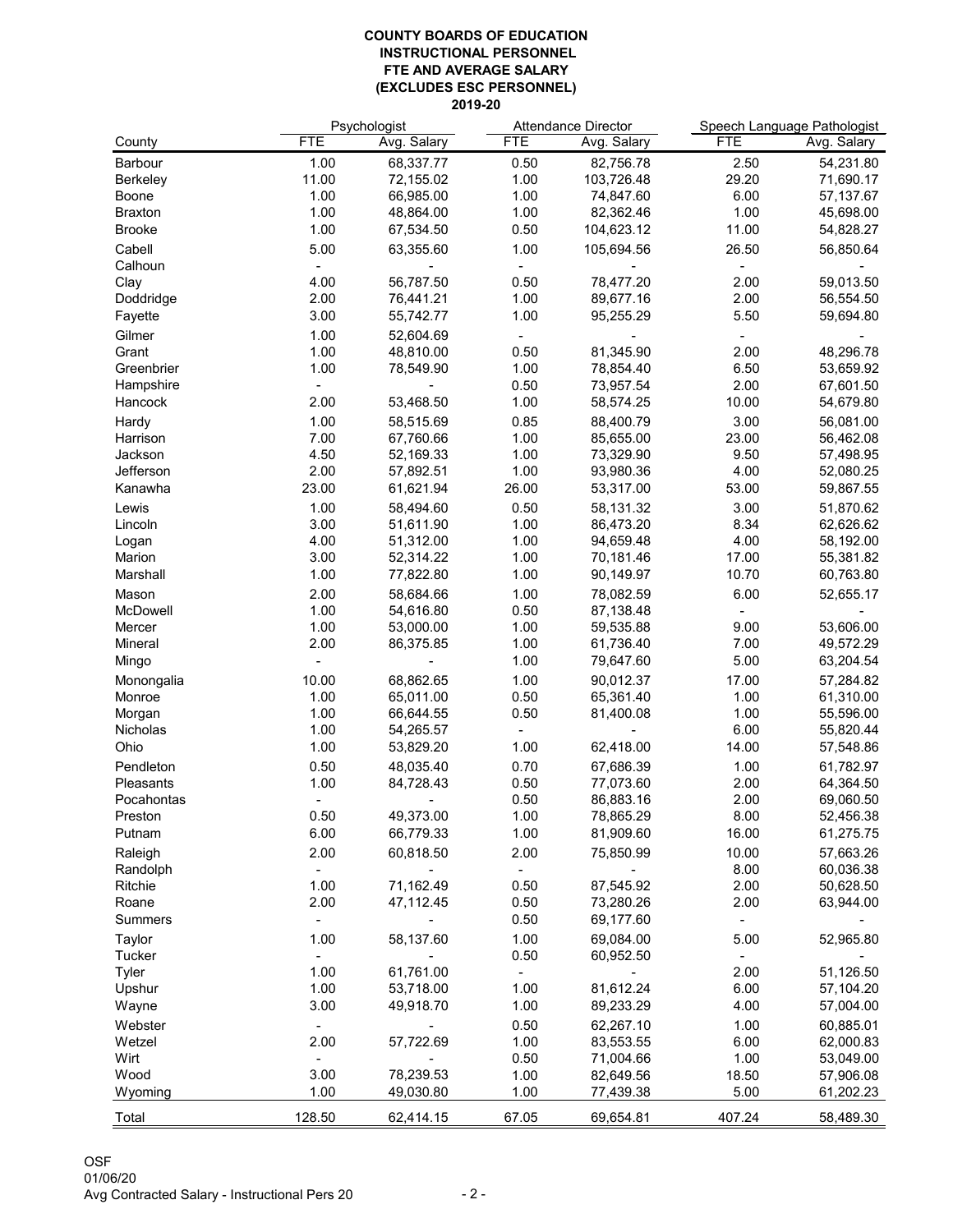|                          | <b>Speech Assistant</b> |                        | <b>Remedial Specialist</b> |                        | Academic Coach |             |
|--------------------------|-------------------------|------------------------|----------------------------|------------------------|----------------|-------------|
| County                   | <b>FTE</b>              | Avg. Salary            | <b>FTE</b>                 | Avg. Salary            | <b>FTE</b>     | Avg. Salary |
| <b>Barbour</b>           |                         |                        |                            |                        | 1.00           | 51,866.84   |
| <b>Berkeley</b>          | 7.00                    | 46,078.14              |                            |                        | 9.20           | 63,860.69   |
| <b>Boone</b>             |                         |                        |                            |                        |                |             |
| <b>Braxton</b>           |                         |                        | 0.45                       | 85,784.16              | 3.50           | 53,957.13   |
| <b>Brooke</b>            |                         |                        | 5.00                       | 50,360.20              |                |             |
| Cabell                   |                         |                        | 16.00                      | 54,241.13              | 22.00          | 58,613.10   |
| Calhoun                  |                         |                        |                            |                        | 1.00           | 45,284.00   |
| Clay                     |                         |                        | 1.00                       | 39,627.00              |                |             |
| Doddridge                |                         |                        | 5.00                       | 54,704.00              | 2.00           | 62,600.19   |
| Fayette                  | 1.00                    | 38,615.00              |                            |                        | 2.00           | 59,812.29   |
| Gilmer                   |                         |                        | 3.00                       | 49,523.00              | 3.00           | 56,966.52   |
| Grant                    |                         |                        | 4.87                       | 52,714.23              | 1.00           | 54,288.73   |
| Greenbrier               |                         |                        | 13.00                      | 52,058.25              | 6.00           | 53,741.19   |
| Hampshire                |                         |                        | 8.00                       | 48,872.50              | 4.00           | 57,071.00   |
| Hancock                  |                         |                        | 7.00                       | 50,413.93              |                |             |
|                          |                         |                        |                            |                        |                |             |
| Hardy                    |                         |                        | 5.50                       | 53,974.09              | 1.00           | 49,861.00   |
| Harrison                 |                         |                        | 35.50                      | 52,721.83              | 4.00           | 46,273.25   |
| Jackson                  |                         |                        | 16.50                      | 58,708.36              | 1.00           | 63,736.66   |
| Jefferson                | 2.00                    | 45,967.00              | 8.50                       | 55,893.11              | 8.95<br>8.00   | 56,317.70   |
| Kanawha                  |                         |                        |                            |                        |                | 57,305.57   |
| Lewis                    |                         |                        | 7.00                       | 58,297.43              |                |             |
| Lincoln                  |                         |                        | 1.00                       | 48,012.00              | 1.00           | 65,296.00   |
| Logan                    |                         |                        | 17.00                      | 54,635.59              | 2.00           | 50,079.50   |
| Marion                   | 1.00                    | 39,409.00              |                            | 54,776.37              |                |             |
| Marshall                 |                         |                        | 15.50                      |                        | 2.00           | 58,630.43   |
| Mason                    |                         |                        |                            |                        |                |             |
| <b>McDowell</b>          |                         |                        | 4.00                       | 58,748.39              |                |             |
| Mercer<br><b>Mineral</b> | 2.00<br>2.00            | 46,521.00              | 31.50                      | 49,412.08              | 1.00           | 65,685.82   |
|                          |                         | 41,668.49              | 13.00                      | 55,732.92              | 8.00           | 58,565.72   |
| Mingo                    |                         |                        |                            |                        |                |             |
| Monongalia               |                         |                        | 14.00                      | 59,247.07              | 9.00           | 58,448.84   |
| Monroe                   |                         |                        | 7.00                       | 52,331.00              |                |             |
| Morgan<br>Nicholas       |                         |                        | 1.00                       | 70,498.72              |                |             |
| Ohio                     |                         |                        | 13.50                      | 55,437.11              | 1.00           | 80,347.54   |
|                          |                         |                        |                            |                        |                |             |
| Pendleton                |                         |                        |                            |                        |                |             |
| Pleasants                |                         |                        | 3.00                       | 49,866.67              |                |             |
| Pocahontas               |                         |                        | 2.50                       | 56,006.24              | 1.50           | 55,223.00   |
| Preston<br>Putnam        |                         |                        | 14.00                      | 54,951.71              | 11.00          | 51,516.29   |
|                          |                         |                        |                            |                        |                |             |
| Raleigh                  | 6.00                    | 48,654.50              | 24.50                      | 54,464.55              | 6.00           | 61,604.25   |
| Randolph                 |                         |                        | 1.00                       | 60,573.00              |                |             |
| Ritchie<br>Roane         | 1.00<br>1.00            | 51,286.00<br>39,430.00 | 6.00                       | 45,765.67              |                |             |
| <b>Summers</b>           |                         |                        |                            |                        |                |             |
|                          |                         |                        |                            |                        |                |             |
| <b>Taylor</b>            |                         |                        | 5.00                       | 49,084.80              | 1.00           | 49,060.00   |
| <b>Tucker</b>            |                         |                        | 6.00                       |                        | 1.50           | 59,911.18   |
| <b>Tyler</b><br>Upshur   |                         |                        |                            | 51,304.67              | 2.00           | 60,202.28   |
| Wayne                    | 4.00                    | 42,936.00              | 16.00                      | 48,343.56              |                |             |
|                          |                         |                        |                            |                        |                |             |
| Webster<br>Wetzel        | 1.00                    | 41,085.00              | 3.00<br>1.00               | 54,488.33<br>66,479.00 | 2.00           | 69,294.14   |
| Wirt                     |                         |                        |                            |                        |                |             |
| Wood                     |                         |                        | 3.00                       | 51,433.67              | 9.00           | 56,829.56   |
| Wyoming                  |                         |                        |                            |                        | 2.00           | 56,713.25   |
|                          |                         |                        |                            |                        |                |             |
| Total                    | 28.00                   | 45, 155. 57            | 338.82                     | 53,461.09              | 137.65         | 57,466.01   |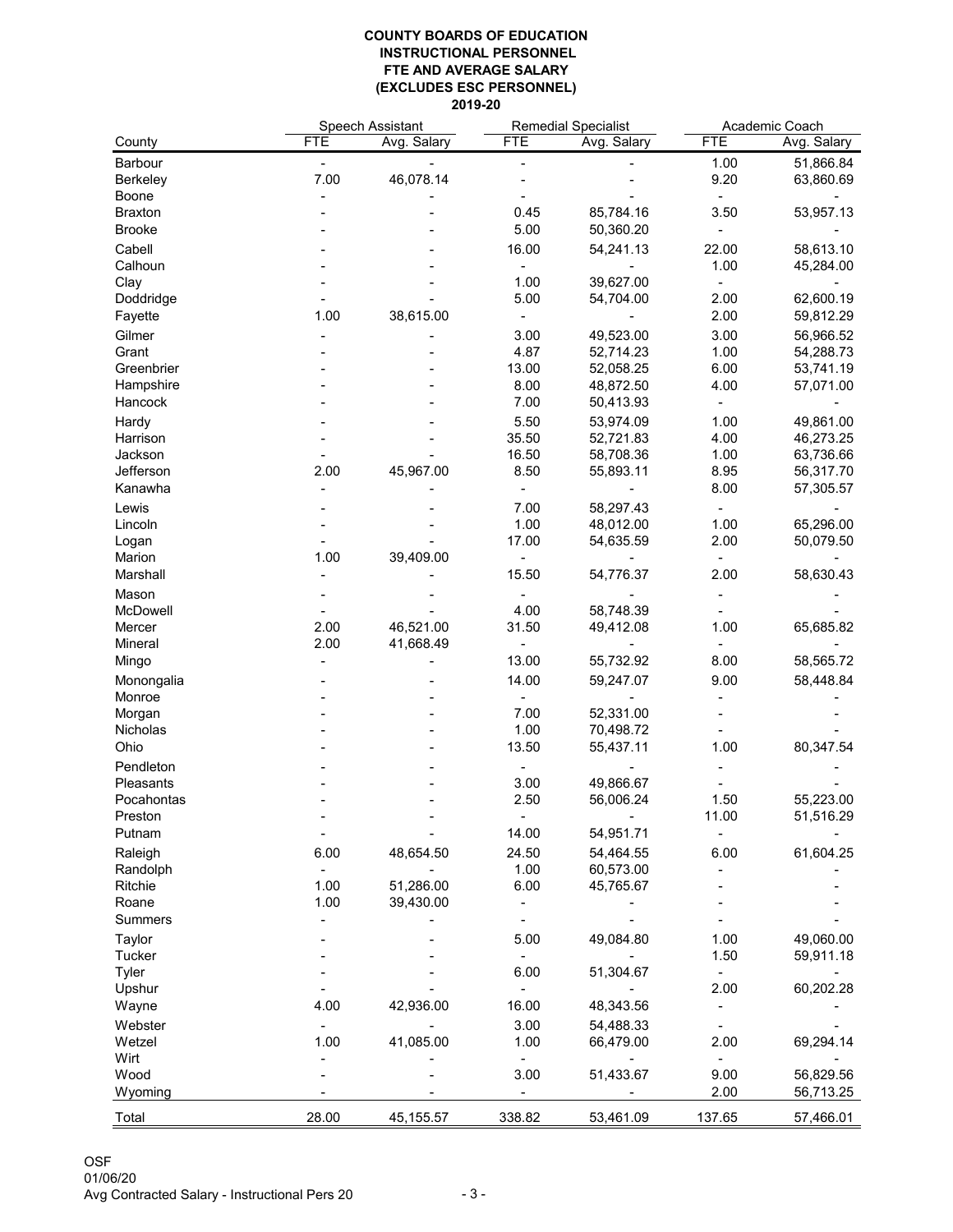|                                | 2019-20<br>Technology |                            |               | Curriculum                    |            |                              |
|--------------------------------|-----------------------|----------------------------|---------------|-------------------------------|------------|------------------------------|
|                                |                       | <b>Activities Director</b> |               | <b>Integration Specialist</b> |            | <b>Enrichment Instructor</b> |
| County                         | <b>FTE</b>            | Avg. Salary                | <b>FTE</b>    | Avg. Salary                   | <b>FTE</b> | Avg. Salary                  |
| <b>Barbour</b>                 | 1.00                  | 60,322.49                  | 0.86          | 60,573.00                     |            |                              |
| <b>Berkeley</b>                |                       |                            | 1.00          | 65,654.55                     |            |                              |
| <b>Boone</b>                   |                       |                            |               |                               |            |                              |
| <b>Braxton</b>                 |                       |                            |               |                               |            |                              |
| <b>Brooke</b>                  | 0.50                  | 86,329.36                  |               |                               |            |                              |
| Cabell                         | 1.50                  | 58,165.00                  |               |                               |            |                              |
| Calhoun                        |                       |                            | 1.00          | 44,958.51                     |            |                              |
| Clay                           |                       |                            |               |                               |            |                              |
| Doddridge                      |                       |                            | 3.00          | 58,385.99                     |            |                              |
| Fayette                        | 1.00                  | 53,600.35                  | 1.00          | 66,949.23                     |            |                              |
| Gilmer                         |                       |                            | 1.00          | 65,036.48                     |            |                              |
| Grant                          | 1.00                  | 43,459.73                  | 3.00          | 50,861.00                     |            |                              |
| Greenbrier                     | 0.50                  | 75,454.78                  | 5.00          | 43,669.82                     |            |                              |
| Hampshire                      | 0.50                  | 52,089.88                  | 1.00          | 66,630.30                     |            |                              |
| Hancock                        | 2.00                  | 65,887.20                  | 4.00          | 50,321.00                     |            |                              |
| Hardy                          |                       |                            |               |                               |            |                              |
| Harrison                       |                       |                            |               |                               |            |                              |
| Jackson                        |                       |                            | 4.50          | 60,613.67                     |            |                              |
| Jefferson                      | 1.00                  | 79,379.47                  | 1.00          | 60,772.80                     |            |                              |
| Kanawha                        |                       |                            |               |                               |            |                              |
|                                |                       |                            |               |                               |            |                              |
| Lewis                          |                       |                            | 2.00          | 51,117.27                     |            |                              |
| Lincoln                        |                       |                            | 1.00          | 50,535.00                     |            |                              |
| Logan<br>Marion                |                       |                            |               |                               |            |                              |
| Marshall                       | 2.00                  | 66,172.60                  | 1.00          | 70,902.30                     |            |                              |
|                                |                       |                            |               |                               |            |                              |
| Mason<br>McDowell              |                       |                            | 1.00          | 60,139.00                     |            |                              |
| Mercer                         |                       |                            | 8.00          | 50,421.56                     |            |                              |
| <b>Mineral</b>                 |                       |                            |               |                               |            |                              |
| Mingo                          |                       |                            | 2.00          | 60,022.48                     |            |                              |
|                                |                       |                            |               |                               |            |                              |
| Monongalia<br>Monroe           |                       |                            | 16.50<br>1.50 | 57,659.69<br>49,436.00        |            |                              |
|                                |                       |                            | 1.50          | 57,101.67                     |            |                              |
| Morgan<br>Nicholas             |                       |                            | 4.00          | 48,618.50                     |            |                              |
| Ohio                           |                       |                            | 2.00          | 43,320.00                     |            |                              |
|                                |                       |                            |               |                               |            |                              |
| Pendleton                      |                       |                            |               |                               |            |                              |
| <b>Pleasants</b>               |                       |                            | 1.00          | 71,287.35                     |            |                              |
| Pocahontas<br>Preston          |                       |                            |               |                               |            |                              |
| Putnam                         |                       |                            | 5.00          | 55,345.32                     |            |                              |
|                                |                       |                            |               |                               |            |                              |
| Raleigh                        | 1.00                  | 51,970.80                  | 4.00<br>1.00  | 59,354.03                     |            |                              |
| Randolph<br>Ritchie            |                       |                            | 2.00          | 63,511.00<br>59,702.48        |            |                              |
| Roane                          |                       |                            | 1.00          | 54,983.50                     |            |                              |
| <b>Summers</b>                 |                       |                            | 1.00          | 50,572.00                     |            |                              |
|                                |                       |                            |               |                               |            |                              |
| <b>Taylor</b><br><b>Tucker</b> |                       |                            |               |                               |            |                              |
| <b>Tyler</b>                   |                       |                            |               |                               |            |                              |
| Upshur                         |                       |                            | 4.00          | 63,660.17                     |            |                              |
| Wayne                          |                       |                            | 1.00          | 60,167.80                     |            |                              |
| Webster                        |                       |                            |               |                               |            |                              |
| Wetzel                         |                       |                            | 1.00          | 67,751.39                     |            |                              |
| Wirt                           |                       |                            | 2.00          | 56,598.85                     |            |                              |
| Wood                           |                       |                            | 3.00          | 51,569.67                     |            |                              |
| Wyoming                        |                       |                            |               |                               |            |                              |
| Total                          | 12.00                 | 62,253.08                  | 92.86         | 55,633.55                     |            |                              |
|                                |                       |                            |               |                               |            |                              |